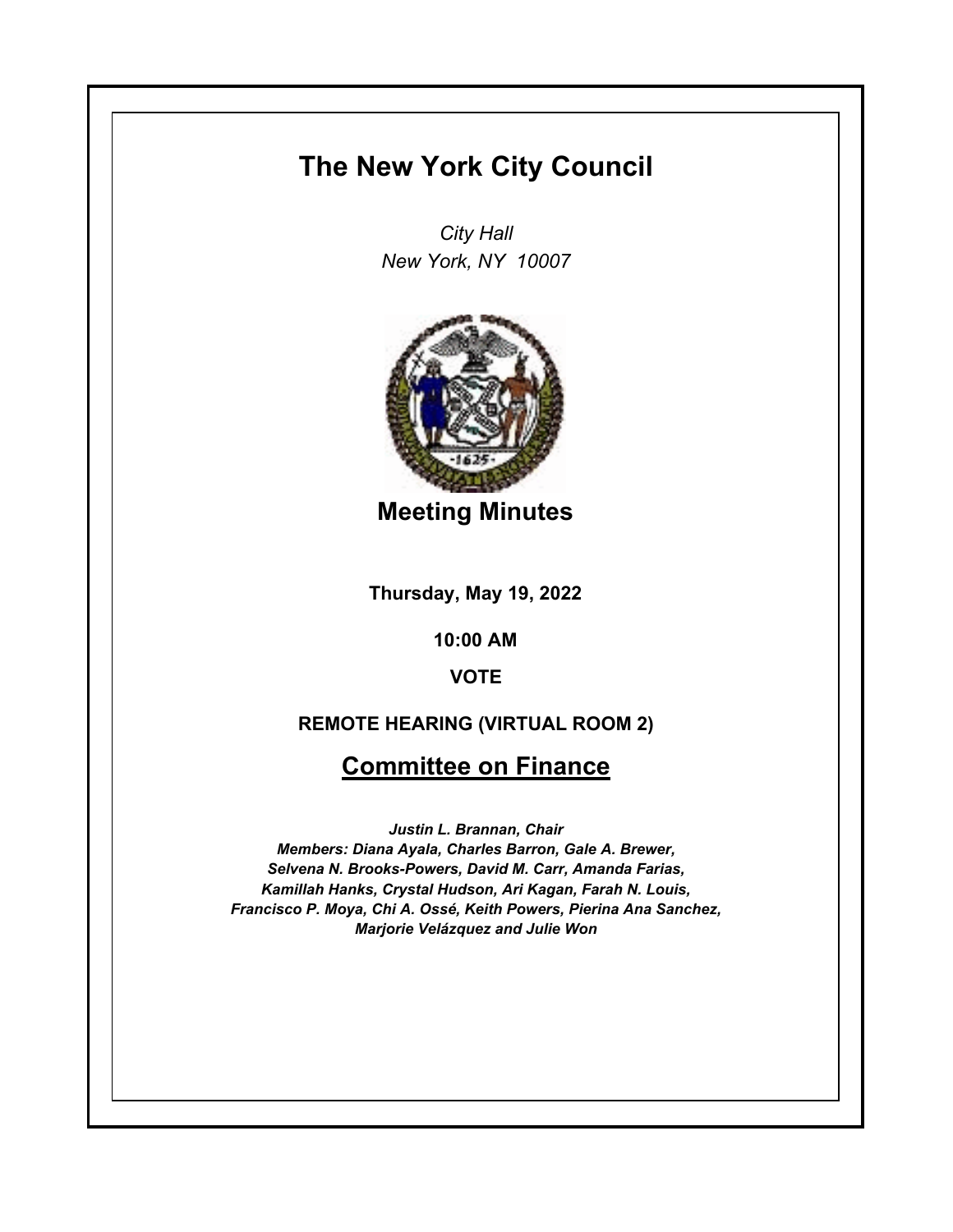| Roll Call     |                                                                                                                                                                                                                                                                         |
|---------------|-------------------------------------------------------------------------------------------------------------------------------------------------------------------------------------------------------------------------------------------------------------------------|
|               | Present: Brannan, Ayala, Barron, Brewer, Brooks-Powers, Carr, Farías, Hanks, Hudson,<br>Kagan, Louis, Moya, Ossé, Powers, Sanchez, Velázquez and Won                                                                                                                    |
| Res 0160-2022 | Resolution approving the new designation and changes in the<br>designation of certain organizations to receive funding in the<br><b>Expense Budget.</b>                                                                                                                 |
|               | <b>Attachments:</b> Complete Package, Res. No. 160, Charts for Resolution, Committee Report                                                                                                                                                                             |
|               | This Resolution was Hearing on P-C Item by Comm                                                                                                                                                                                                                         |
|               | <b>Attachments:</b> Complete Package, Res. No. 160, Charts for Resolution, Committee Report                                                                                                                                                                             |
|               | A motion was made that this Resolution be P-C Item Approved by Comm<br>approved by Roll Call.                                                                                                                                                                           |
|               | Affirmative: 17 - Brannan, Ayala, Barron, Brewer, Brooks-Powers, Carr, Farías, Hanks,<br>Hudson, Kagan, Louis, Moya, Ossé, Powers, Sanchez, Velázquez and<br>Won                                                                                                        |
| M 0064-2022   | Communication from the Office of Management & Budget -<br>Approving the Modification (MN-5) of Units of Appropriation and<br>the Transfer of City Funds Between Agencies Proposed by the<br>Mayor Pursuant to Section 107(b) of the Charter of the City of<br>New York. |
|               | Attachments: Complete Package, Memorandum, Committee Report, Res. No. 175,<br><b>Exhibit A</b>                                                                                                                                                                          |
|               | This Communication was Hearing on P-C Item by Comm                                                                                                                                                                                                                      |
|               | Attachments: Complete Package, Memorandum, Committee Report, Res. No. 175,<br>Exhibit A                                                                                                                                                                                 |
|               | A motion was made that this Communication be P-C Item Approved by Committee<br>with Companion Resolution approved by Roll Call.                                                                                                                                         |
|               | Affirmative: 16 - Brannan, Ayala, Brewer, Brooks-Powers, Carr, Farías, Hanks, Hudson,<br>Kagan, Louis, Moya, Ossé, Powers, Sanchez, Velázquez and Won                                                                                                                   |
|               | Negative: $1 -$<br>Barron                                                                                                                                                                                                                                               |
| M 0065-2022   | Communication from the Office of Management & Budget -<br>Approving a Modification (MN-6) Pursuant to Section 107(e) of the<br><b>Charter of the City of New York.</b>                                                                                                  |
|               | Attachments: Complete Package, Memorandum, Committee Report, Res. No. 176,<br>Exhibit A, Exhibit B - MN 6 - Schedule B                                                                                                                                                  |
|               | This Communication was Hearing on P-C Item by Comm                                                                                                                                                                                                                      |